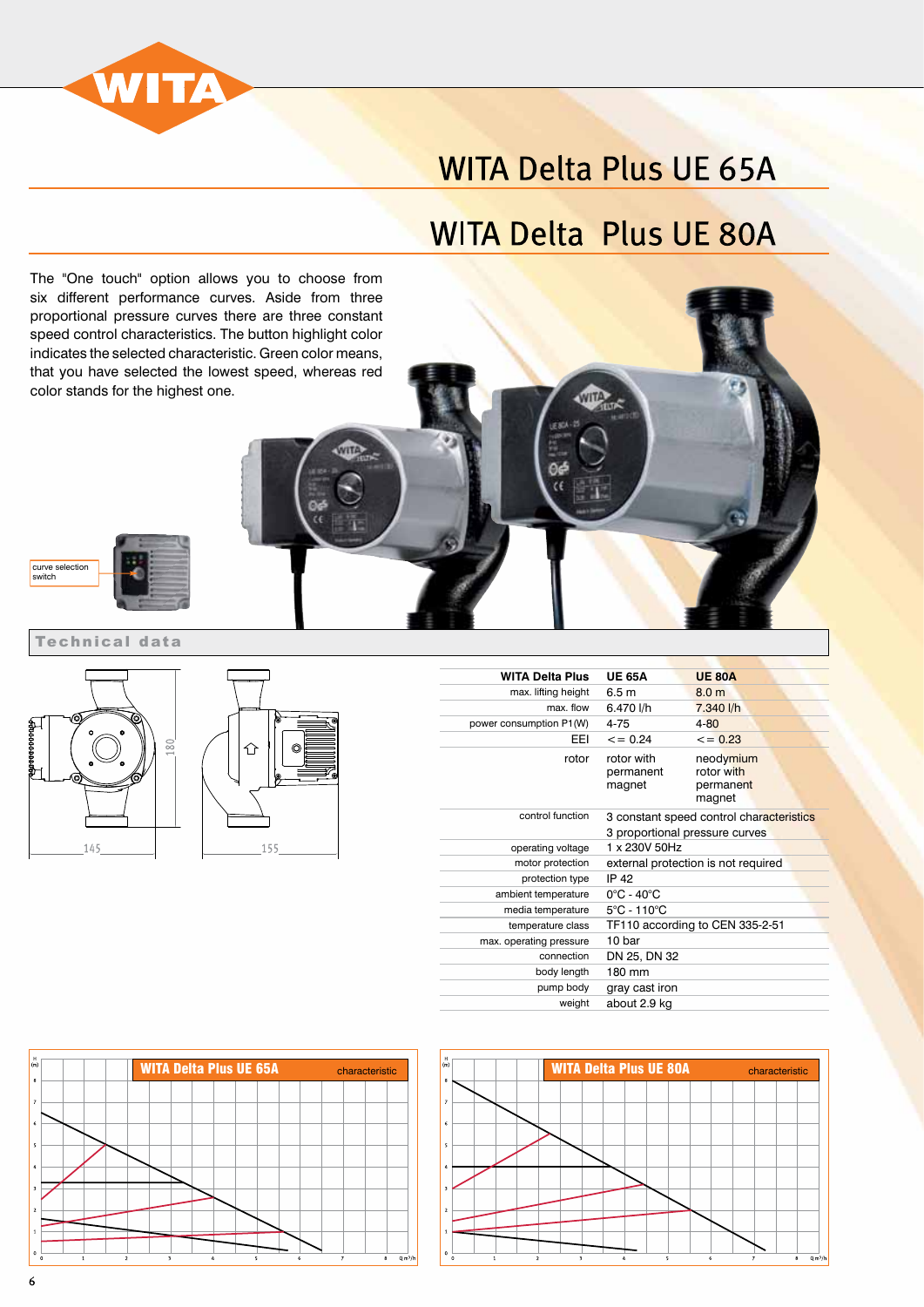# **WITA Delta Plus UE 70A**

#### **WITA Delta Plus UE 75A**

The "One touch" option allows you to choose from six different performance curves. Aside from three proportional pressure curves there are three constant speed control characteristics. The button highlight color indicates the selected characteristic. Green color means, that you have selected the lowest speed, whereas red color stands for the highest one.

Technical data

curve selection switch



| <b>WITA Delta Plus</b>  | <b>UE 70A</b>                                                              | <b>UE 75A</b>                     |
|-------------------------|----------------------------------------------------------------------------|-----------------------------------|
| max. lifting height     | 7.0 <sub>m</sub>                                                           | 7.5 <sub>m</sub>                  |
| max. flow               | 4.760 l/h                                                                  | 4.300 l/h                         |
| power consumption P1(W) | 4-79                                                                       | $4 - 75$                          |
| <b>FFI</b>              | $\leq$ = 0.24                                                              | $\leq$ = 0.24                     |
| rotor                   | neodymium<br>rotor with<br>permanent<br>magnet                             | rotor with<br>permanent<br>magnet |
| control function        | 3 constant speed control characteristics<br>3 proportional pressure curves |                                   |
| operating voltage       | 1 x 230V 50Hz                                                              |                                   |
| motor protection        | external protection is not required                                        |                                   |
| protection type         | <b>IP 42</b>                                                               |                                   |
| ambient temperature     | $0^{\circ}$ C - 40 $^{\circ}$ C                                            |                                   |
| media temperature       | $5^{\circ}$ C - 110 $^{\circ}$ C                                           |                                   |
| temperature class       | TF110 according to CEN 335-2-51                                            |                                   |
| max. operating pressure | 10 bar                                                                     |                                   |
| connection              | DN 20, DN 25, DN 32                                                        |                                   |
| body length             | 110 mm, 130 mm, 180 mm                                                     |                                   |
| pump body               | 130 mm, 180 mm gray cast iron<br>110 mm brass                              |                                   |
| weight                  | about 2.9 kg                                                               |                                   |